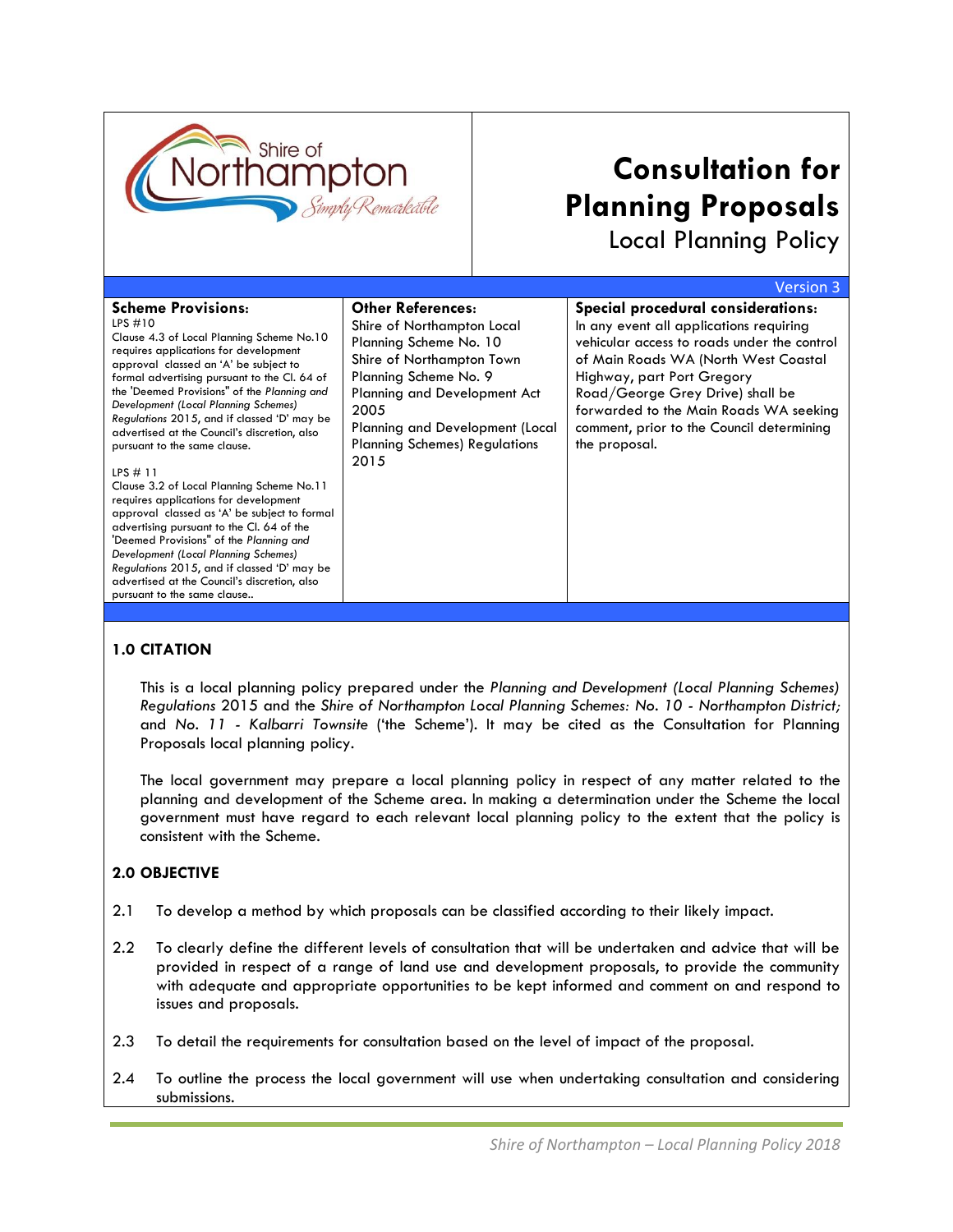# **3.0 POLICY STATEMENT**

#### 3.1 Definitions For the purposes of this policy:

**"Adjoining"** means any land (or owner of land) which abuts an application site or is separated from the site only by a pathway, driveway, right-of-way or similar thoroughfare (excluding a public road reserve).

**"Affected Person"** means a person who owns (or occupies) land that adjoins an application site or the enjoyment of which, may be detrimentally affected by the use or development on an application site.

**"Nearby Land"** means any land (other than adjoining land) which may be adversely affected by a development proposal and, where appropriate, may include owners (or occupiers) within a neighbouring local government.

**"Notify"** means written communication by the local government or the proponent of a development proposal containing relevant information about the development proposal for the purpose of advice or seeking comment.

**"Relevant Information"** means the principle details of a development proposal as determined by the author of any notification to be sufficient to describe the proposal and its potential impacts. Each notification is to provide further information as to where and when full particulars of the development proposal can be inspected during the period during which comments are sought.

**"Submitters"** means those affected persons who have provided written comment on a proposal within the formal comment period, or shortly thereafter at the discretion of the local government.

- 3.2 General
- 3.2.1 The over-arching principle of this policy is that the local government will advise and consult with the community about initiatives involving proposed new or extended land uses and developments, in an endeavour to ensure openness and accountability in the decision-making processes and to gauge public opinion.
- 3.2.2 The need to engage the community will be based on the degree to which the proposals concerned impact upon the site itself, the land immediately surrounding the site, the locality within which the site is situated or, in some cases, the whole of the settlement concerned or the Shire in its totality. The degree to which a given property, area, locality or district will be impacted will vary dependent upon the form of land or development involved. Issues that will be taken into account when assessing degrees of impact will include such aspects as the visual impact, noise or disturbance impact, traffic generation and vehicle movement and distribution, community convenience or inconvenience and community expectation with respect to provision of services.
- 3.2.3 In relation to complex issues, the local government will exercise flexibility in determining the level of consultation that is required and the best means by which maximum public feedback may be obtained.

#### 3.3 Consultation Category Levels and Methods

3.3.1 The method of consultation used will relate to the likely extent of the impact on the community or the interest likely to be generated by the community with respect to the proposed land use or development and will be selected according to the following categories: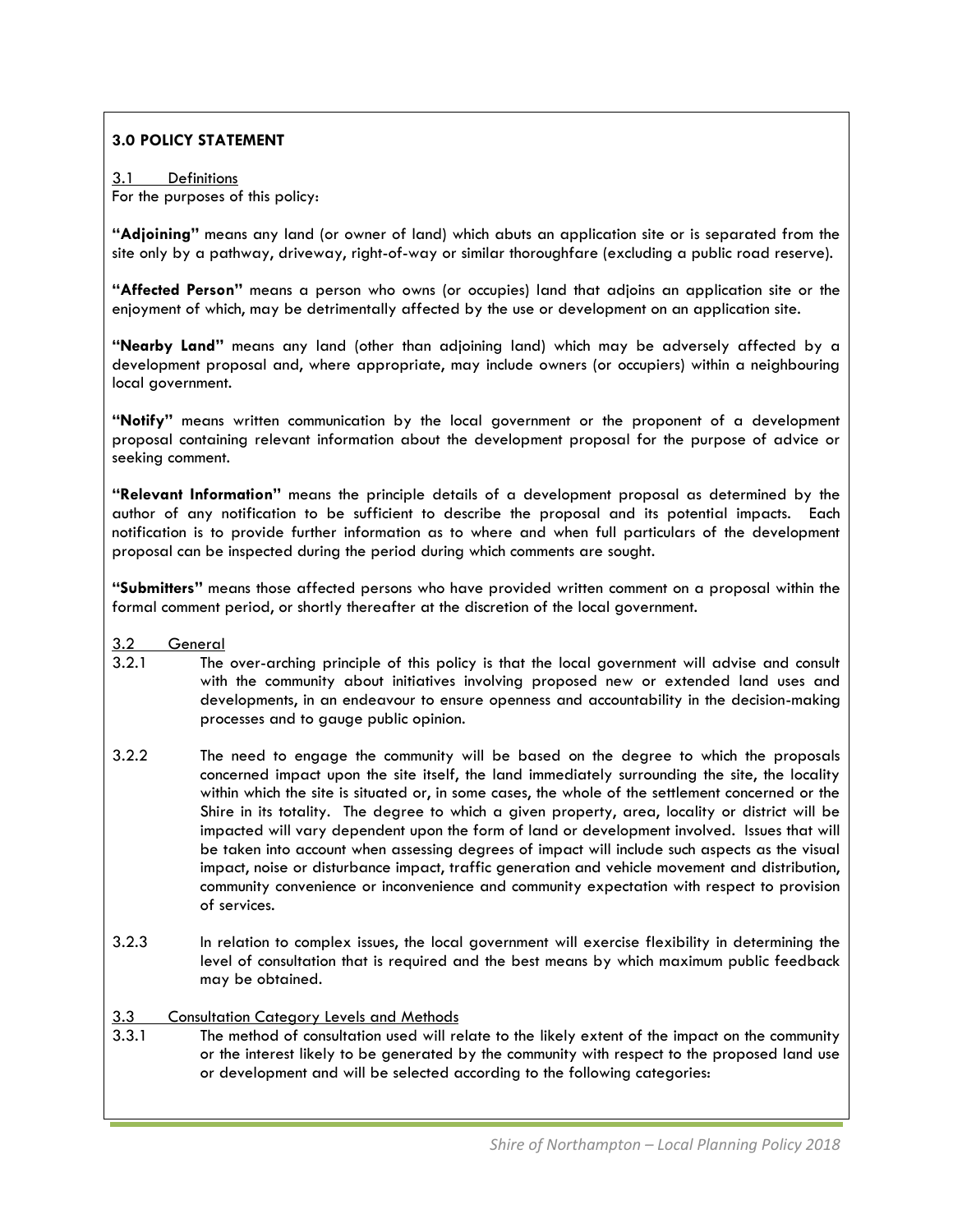| 3.3.2 |     | Level A - NO CONSULTATION                                                                                                                                                                                                                                                                                                                                                                                                                                   |
|-------|-----|-------------------------------------------------------------------------------------------------------------------------------------------------------------------------------------------------------------------------------------------------------------------------------------------------------------------------------------------------------------------------------------------------------------------------------------------------------------|
|       |     | No consultation will occur where the proposal:                                                                                                                                                                                                                                                                                                                                                                                                              |
|       | a.  | is determined as having no predictable detrimental impact on the character or amenity<br>of the immediate or general locality;                                                                                                                                                                                                                                                                                                                              |
|       | b.  | is determined by the local government as not being required or is precluded under<br>relevant legislation; or                                                                                                                                                                                                                                                                                                                                               |
|       | c.  | has previously occurred, and only minor modifications or modifications that address<br>concerns previously raised are proposed.                                                                                                                                                                                                                                                                                                                             |
| 3.3.3 | a.  | Level B - CONSULTATION WITH OWNERS/OCCUPIERS OF ADJOINING LAND<br>Where, in respect of any proposal, the 'Deemed-to-Comply' Provisions of the<br>Residential Design Codes are not complied with, the owners/occupiers of land<br>adjoining the application site affected by the non-compliance will be consulted unless<br>the proponent has already undertaken the necessary consultation and secured<br>agreement or obtained comment.                    |
|       | b.  | Where (in respect of other proposals) a proposed development will be visible from<br>any road or other public place and/or will be likely to have an impact on the<br>streetscape, visual amenity and ambience of properties in immediate proximity to the<br>site, the owners/occupiers of properties adjoining, and those on the other side of any<br>street immediately opposite the application site, will be consulted.                                |
|       | c.  | <b>Method of Consultation</b>                                                                                                                                                                                                                                                                                                                                                                                                                               |
|       |     | i.<br>The owners/occupiers of properties determined as being potentially affected by<br>a development proposal will be consulted in writing providing a minimum of 14<br>days (or such other period as may be prescribed by the relevant legislation) for<br>the lodgement of any submissions.                                                                                                                                                              |
|       |     | Where an affected land owner/occupier is consulted by the proponent of a<br>ii.<br>development proposal, evidence of the acceptability of the proposal should be<br>provided by way of a signed letter of no-objection and endorsement by way of<br>no-objection comment, signature, printed name and full address on a copy of the<br>plan(s) submitted for approval.                                                                                      |
| 3.3.4 |     | Level C - CONSULTATION WITH OWNERS/OCCUPIERS OF NEARBY LAND<br>Where a proposed land use or development is determined by the local government as having<br>the potential to impact on not only the use or enjoyment of land adjoining the application site<br>but also other neighbouring land, the owners/occupiers of those neighbouring properties will<br>be consulted.                                                                                 |
|       |     | a. Method of Consultation                                                                                                                                                                                                                                                                                                                                                                                                                                   |
|       | i.  | The owners/occupiers of properties determined as being potentially affected by<br>a development proposal (generally owners of all land within a radius of 60m of<br>the boundary of the application site for land within an urban area or within an<br>existing settlement) will be consulted in writing providing a minimum of 14 days<br>(or such other period as may be prescribed by the relevant legislation) for the<br>lodgement of any submissions. |
|       | ii. | Dependent upon the level of impact in the area, the local government may also                                                                                                                                                                                                                                                                                                                                                                               |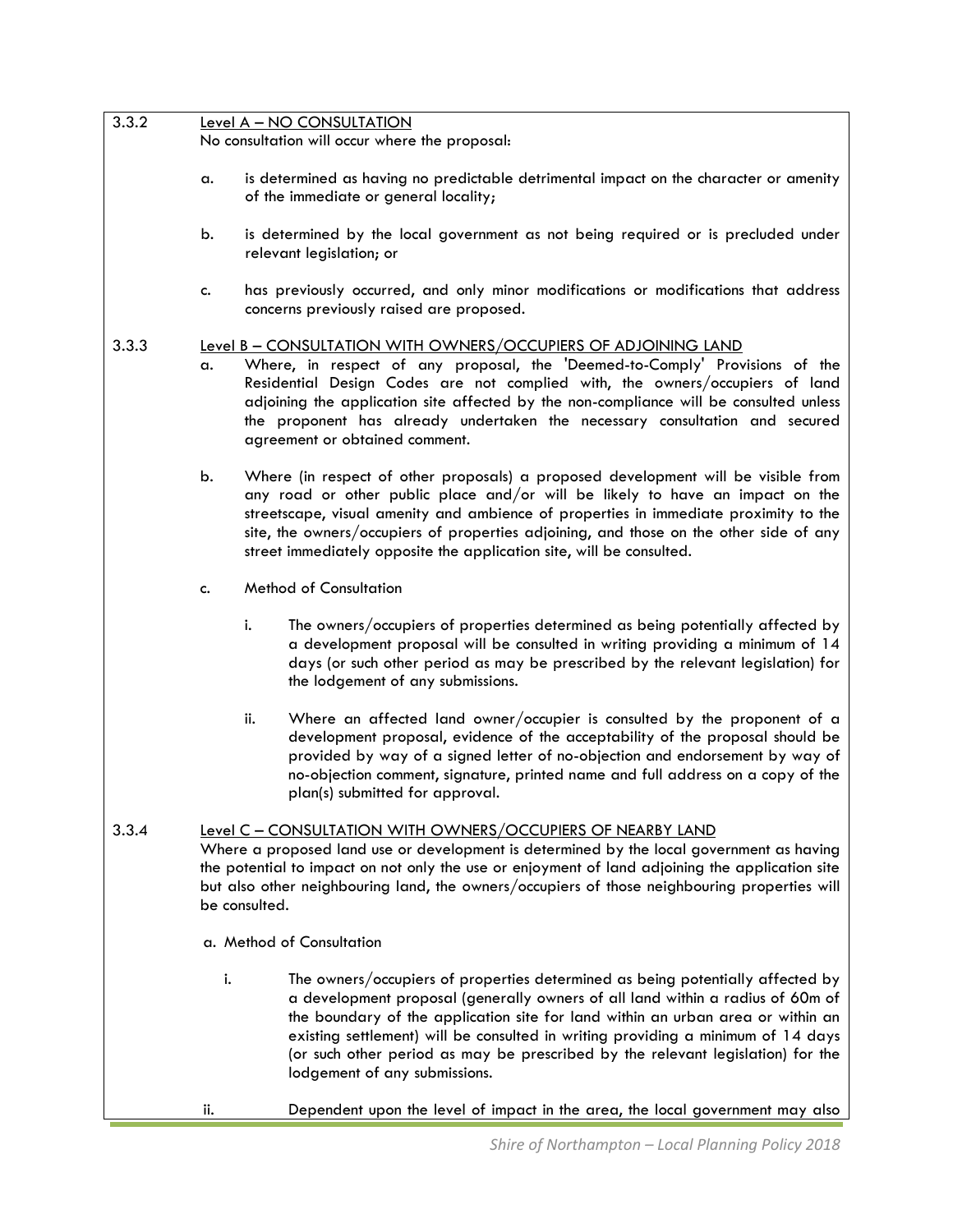publish a notice of the development proposal in a newspaper circulating in the area inviting comment within a specified period.

- 3.3.5 Level D CONSULTATION WITH OWNERS/OCCUPIERS OF LAND IN THE LOCALITY Where a proposed land use or development is determined by the local government as having the potential to impact upon the use or enjoyment of land within an area or a settlement but not extending to the whole of the municipality or specific interest groups within that area, the community within that area will be consulted.
	- a. Method of Consultation

The local government shall:

- i. publish a notice of the development proposal in a newspaper circulating in the area;
- ii. arrange for a sign or signs to be placed in a prominent position(s) on the site;
- iii. consult the owners/occupiers of all land within a radius of 100m of the boundary of the application site for land within an urban area or within an existing settlement, or 500m radius for land within a rural area, except where it is determined by the local government that the proposal will not have any significant impact on certain portions of the area;
- iv. consult with the owners/occupiers of land beyond the foregoing areas where, in the opinion of the local government, there will be an impact along key transportation facilities, tourist routes or view-sheds; and/or
- v. consult as necessary with other affected government agencies or statutory authorities as the case requires,

drawing attention to the form of the development proposal and inviting comment within a period not being less than 21 days or, where appropriate, such longer period as may be necessary to comply with relevant legislation.

- 3.3.6 Level E CONSULTATION WITH ENTIRE SHIRE In certain circumstances, where there is either a statutory or strategic document of Shire wide significance, consultation will be undertaken in accordance with the legislative requirements, the highest level of consultation outlined in this Policy and any other consultation required by Council.
- 3.4 Form of Submissions
- 3.4.1 To be considered valid, any submission will be required to be signed by the submitter who must provide contact details including an address for correspondence.
- 3.4.2 Reasons for any objection to a development proposal should also be included.
- 3.4.3 A petition will only be considered valid where it:
	- is addressed to the Chief Executive Officer:
	- is made entirely by electors of the local government;
	- states the request/reason(s) on each and every page of the petition;
	- contains the names, addresses and signatures of the electors making the request,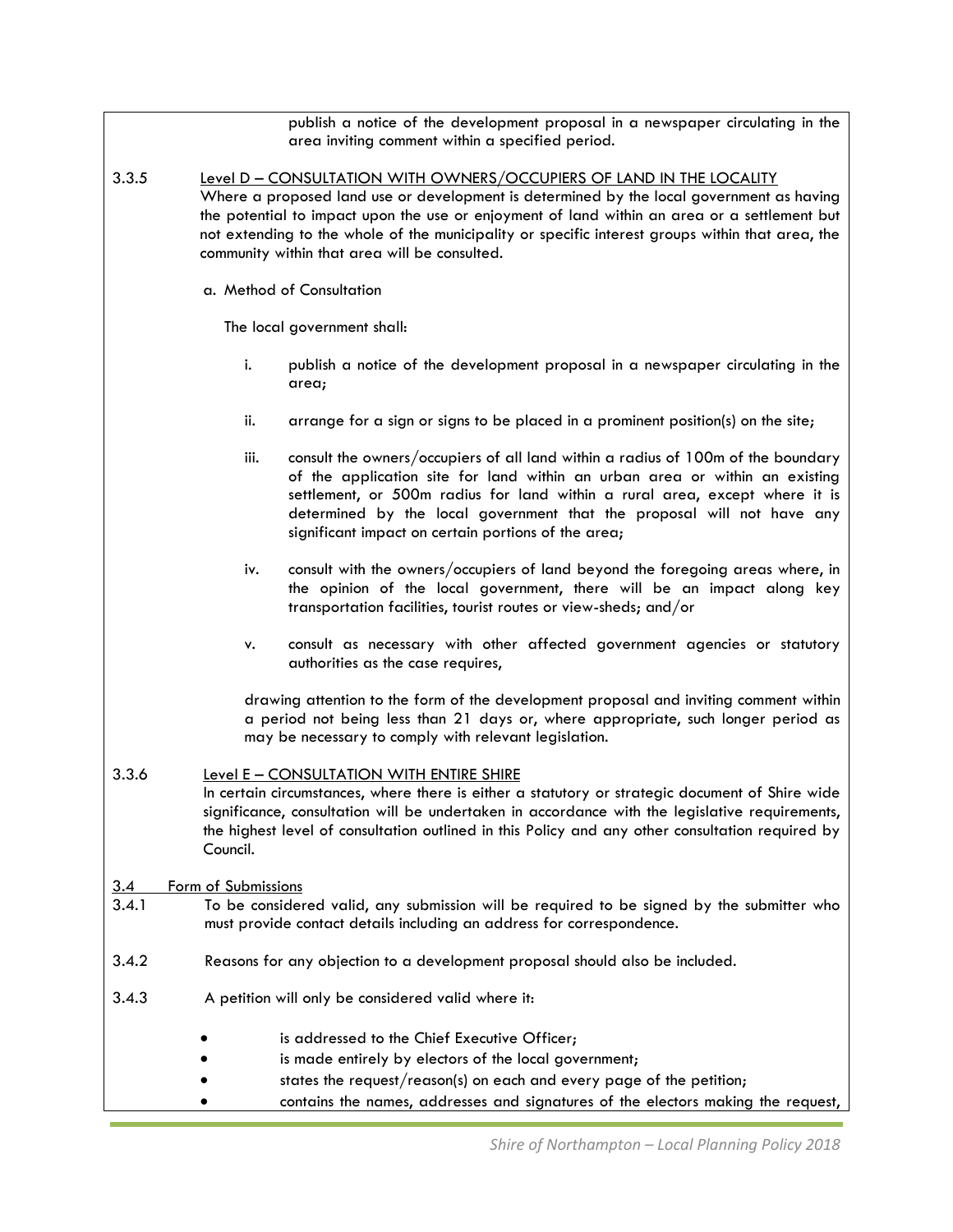and the date each elector signed; and

- states the name of a single person upon whom, and an address at which, notice to the all the petitioners can be given.
- 3.5 Consultation Matrix
- 3.5.1 Schedule 1 of this policy outlines the matrix upon which the appropriate level of consultation with affected persons and the community will generally be determined for land use and development proposals.
- 3.5.2 Where proposals occur that do not clearly fall within the matrix, or where circumstances indicate that the standard level would not be appropriate, the local government shall use its discretion to establish the consultation process required.
- 3.5.3 Notwithstanding compliance, proposals that are considered to have a substantial impact due to their scale, size or nature may require consultation.

#### 3.6 Consideration of Submissions

- 3.6.1 While not detracting from the substance of any submission, all submissions received will be summarised when a report is required.
- 3.6.2 Submissions shall be treated in confidentiality (unless otherwise prescribed by the relevant legislation), however Councillors may request a copy of any/all submissions.
- 3.6.3 Matters to be taken into account in the consideration of submissions are outlined as follows but must be based on valid planning grounds:
	- a. Considerations outlined in the relevant local planning scheme, local government policy or strategy;
	- b. Potential for detrimental impact on the enjoyment of nearby properties from such causes as the affect on views to and from the development site, overshadowing, privacy, noise impact, or the scale, height, external appearance and bulk of proposed new developments;
	- c. Impact of the proposal on streetscape and the amenity of the locality;
	- d. Heritage values or significance;
	- e. The adequacy of access, egress, parking and manoeuvring including disabled access;
	- f. Traffic generation and probable effect on safety and traffic movement;
	- g. Removal of, or increased threat to, natural vegetation;
	- h. The assessed fire hazard appropriate to the land and the proposed new land use and development;
	- i. Any other environmental consideration including but not limited to potential for soil erosion or land degradation, water quality degradation, or increased environmental risk;
	- j. Potential loss of any community service or benefit;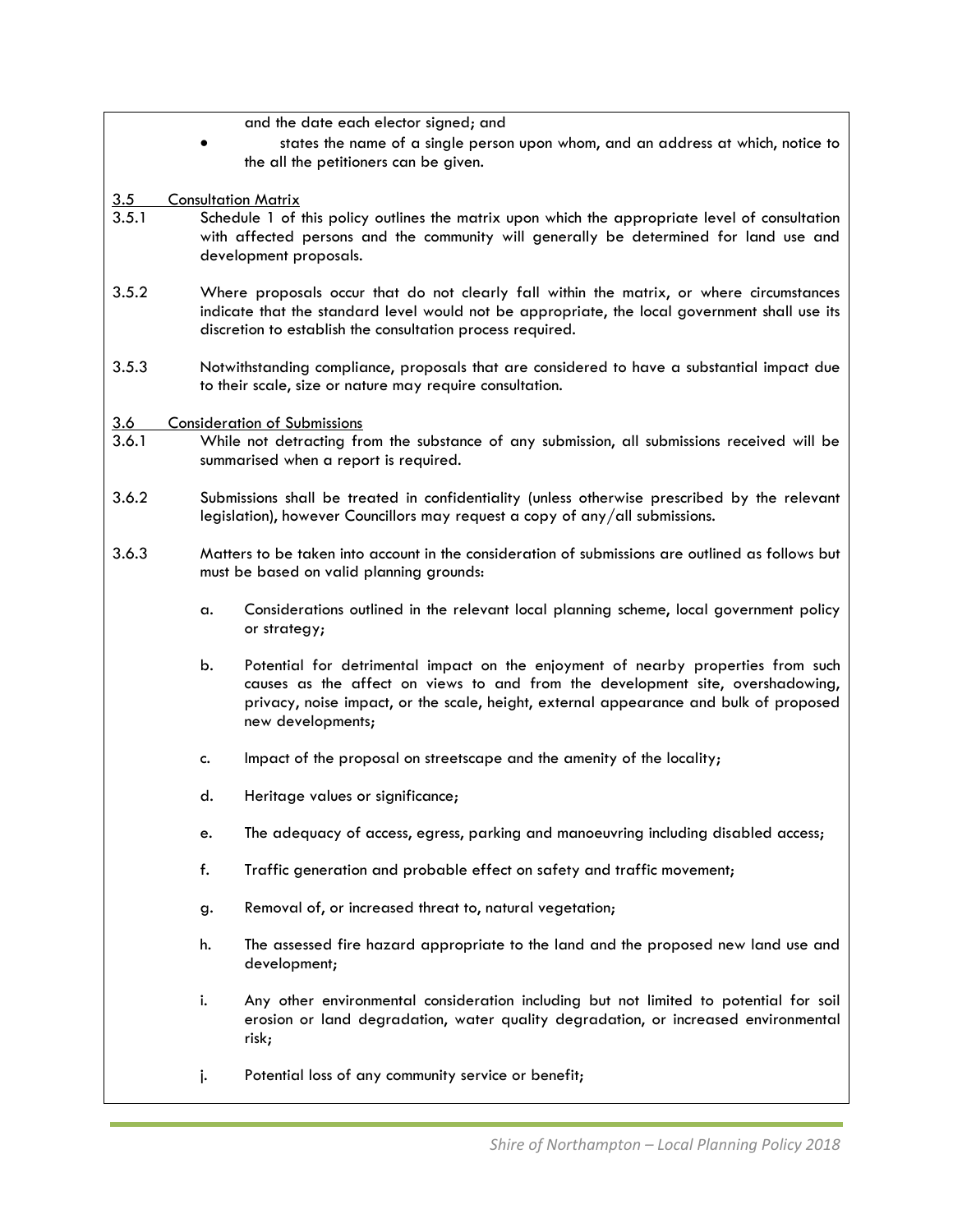- k. Adequacy of community and public utility services; and
- l. Any other matter relevant to orderly and proper planning.
- 3.6.4 Once a determination of the matter has been made, a letter will be sent to each submitter (or the notice person in the case of a petition):
	- acknowledging receipt of the submission;
	- advising of the determination of the development proposal concerned, providing reasons for that determination; and
	- advising the name and position of the officer of the local government from whom further information can be obtained.
- 3.6.5 Where appropriate, in lieu of writing to each submitter, the local government may place an advertisement in the local paper providing public advice as to the outcome of the matter.
- 3.6.6 For 'E' level consultations, the method of responding to comments received will be determined as part of the consultation strategy.

3.7 Cost of Consultation

The full costs of the consultation requirements specified within this policy are to be met by the applicant.

| <b>4.0 RESPONSIBILITY</b> | period.<br>b. Determine the consultation level. | Authority is delegated to the Chief Executive Officer for the following:<br>a. Accept submissions received shortly after the formal comment |                 |
|---------------------------|-------------------------------------------------|---------------------------------------------------------------------------------------------------------------------------------------------|-----------------|
| <b>5.0 ADOPTION</b>       | 20 February 2009                                | Advertising                                                                                                                                 | (Minutes 1.6.2) |
|                           | 17 April 2009                                   | <b>Final Adoption</b>                                                                                                                       | (Minutes 3.6.3) |
|                           | V2 16 June 2014                                 | Advertising<br>Final<br>Adoption                                                                                                            | (Minutes 6.8.1) |
|                           | V3 15 June 2018                                 | Advertising<br>Final<br>Adoption                                                                                                            |                 |